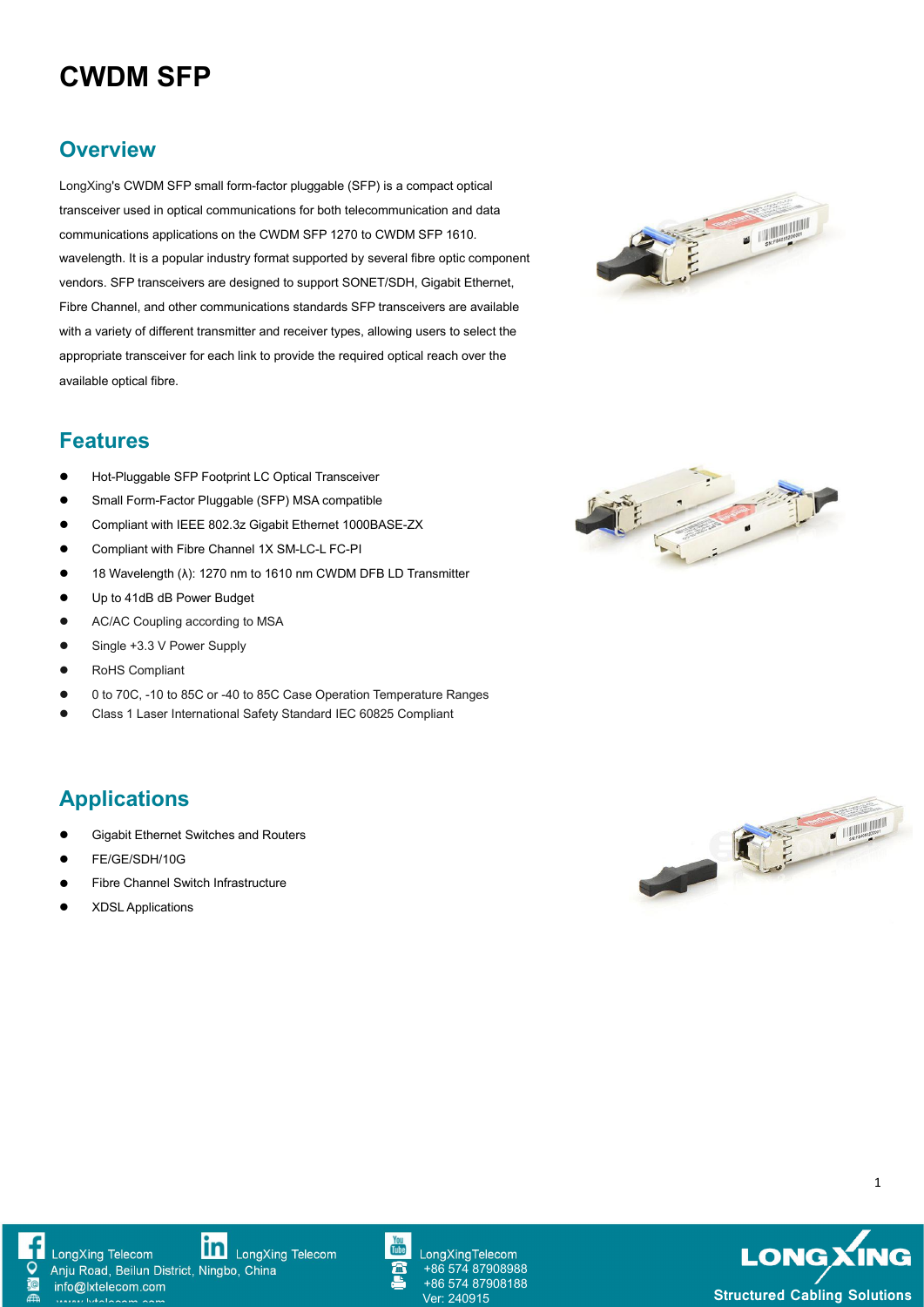| <b>Specifications</b>     |                        |                         |                |                |                        |               |                        |             |                                   |
|---------------------------|------------------------|-------------------------|----------------|----------------|------------------------|---------------|------------------------|-------------|-----------------------------------|
| Package                   | P/N                    | Data<br>Rate            | Wavele<br>ngth | OSA Type       | Power<br><b>Budget</b> | Connector     | Case<br>Temp.          | <b>DDM</b>  | Application                       |
| <b>CWDM</b><br><b>SFP</b> | ZD5J291-D<br>xL        | 100M~15<br>5Mbps        | <b>CWDM</b>    | DFB/PIN        | 29DB                   | $\mathsf{LC}$ | Com./Ind               | D           | FE, SDH, SONET,<br><b>FTTx</b>    |
| <b>CWDM</b><br><b>SFP</b> | ZD5J341-D<br>xL        | 100M~15<br>5Mbps        | <b>CWDM</b>    | <b>DFB/PIN</b> | 34DB                   | $_{\rm LC}$   | Com./Ind               | D           | FE, SDH, SONET,<br><b>FTTx</b>    |
| <b>CWDM</b><br><b>SFP</b> | ZD5J371-D<br>xL        | $100M - 15$<br>5Mbps    | <b>CWDM</b>    | DFB/PIN        | 37DB                   | $\mathsf{LC}$ | Com./Ind               | D           | FE, SDH, SONET,<br><b>FTTx</b>    |
| <b>CWDM</b><br><b>SFP</b> | ZD5K451-<br><b>DxL</b> | 100M~155<br><b>Mbps</b> | <b>CWDM</b>    | DFB/APD        | 45DB                   | <b>LC</b>     | Com./Ind               | D           | FE, SDH, SONET,<br><b>FTTx</b>    |
| <b>CWDM</b><br><b>SFP</b> | ZD5J232-<br>DxL        | 100M~622<br><b>Mbps</b> | <b>CWDM</b>    | DFB/PIN        | 23dB                   | LC            | Com./Ind               | D           | SDH, SONET, FTTx                  |
| <b>CWDM</b><br><b>SFP</b> | ZD5J282-<br><b>DxL</b> | 100M~622<br><b>Mbps</b> | <b>CWDM</b>    | <b>DFB/PIN</b> | 28dB                   | $\mathsf{LC}$ | Com./Ind               | D           | SDH, SONET, FTTx                  |
| <b>CWDM</b><br><b>SFP</b> | ZD5K342-<br><b>DxL</b> | 100M~622<br><b>Mbps</b> | <b>CWDM</b>    | DFB/APD        | 34dB                   | $\mathsf{LC}$ | Com.                   | D           | SDH, SONET, FTTx                  |
| <b>CWDM</b><br><b>SFP</b> | ZD5K392-<br><b>DxL</b> | 100M~622<br><b>Mbps</b> | <b>CWDM</b>    | DFB/APD        | 39dB                   | <b>LC</b>     | Com.                   | D           | SDH, SONET, FTTx                  |
| <b>CWDM</b><br><b>SFP</b> | ZD5J193-<br>DxL        | Up to<br>1.25Gbps       | <b>CWDM</b>    | <b>DFB/PIN</b> | 19dB                   | <b>LC</b>     | Com./Ind               | D           | GBE, FC, FTTx                     |
| <b>CWDM</b><br><b>SFP</b> | ZD5J243-<br><b>DxL</b> | Up to<br>1.25Gbps       | <b>CWDM</b>    | <b>DFB/PIN</b> | 24dB                   | LC            | Com./Ind               | D           | GBE, FC, FTTx                     |
| <b>CWDM</b><br><b>SFP</b> | ZD5J283-<br>DxL        | Up to<br>1.25Gbps       | <b>CWDM</b>    | DFB/PIN        | 28dB                   | $\mathsf{LC}$ | Com./Ind               | D           | GBE, FC, FTTx                     |
| <b>CWDM</b><br><b>SFP</b> | ZD5K343-<br><b>DxL</b> | $Up$ to<br>1.25Gbps     | <b>CWDM</b>    | DFB/APD        | 34dB                   | LC            | Com./Ind<br>$\sim$     | D.          | GBE, FC, FTTx                     |
| <b>CWDM</b><br><b>SFP</b> | ZD5K413-<br>DxL        | Up to<br>1.25Gbps       | <b>CWDM</b>    | DFB/APD        | 41dB                   | LC            | Com./Ind<br>$\sim$     | D           | GBE, FC, FTTx                     |
| <b>CWDM</b><br><b>SFP</b> | ZD5J154-<br><b>DxL</b> | Up to<br>2.5Gbps        | <b>CWDM</b>    | DFB/PIN        | 15dB                   | $\mathsf{LC}$ | Com./Ind<br>♦          | $\mathsf D$ | GBE, FC, SDH, SONET               |
| <b>CWDM</b><br><b>SFP</b> | ZD5J174-<br>DxL        | Up to<br>2.5Gbps        | <b>CWDM</b>    | <b>DFB/PIN</b> | 17dB                   | $\mathsf{LC}$ | Com./Ind<br>$\sim$     | D           | GBE, FC, SDH, SONET               |
| <b>CWDM</b><br><b>SFP</b> | ZD5K294-<br><b>DxL</b> | Up to<br>2.5Gbps        | <b>CWDM</b>    | DFB/APD        | 29dB                   | $\mathsf{LC}$ | Com./Ind<br>$\sim$     | D           | GBE, FC, SDH, SONET               |
| <b>CWDM</b><br><b>SFP</b> | ZD5K344-<br>DxL        | Up to<br>2.5Gbps        | <b>CWDM</b>    | DFB/APD        | 34dB                   | $\mathsf{LC}$ | Com./Ind               | D           | GBE, FC, SDH, SONET               |
| <b>CWDM</b><br><b>SFP</b> | ZD5J154-<br><b>DxL</b> | Up to<br>2.67Gbps       | <b>CWDM</b>    | <b>DFB/PIN</b> | 15dB                   | $\mathsf{LC}$ | Com./Ind<br>$\sim$     | D           | GBE, FC, SDH,<br>SONET, MultiRate |
| <b>CWDM</b><br><b>SFP</b> | ZD5J174-<br>DxL        | Up to<br>2.67Gbps       | <b>CWDM</b>    | DFB/PIN        | 17dB                   | $\mathsf{LC}$ | Com./Ind<br>$\sim$     | D           | GBE, FC, SDH,<br>SONET, MultiRate |
| <b>CWDM</b><br><b>SFP</b> | ZD5K294-<br><b>DxL</b> | Up to<br>2.67Gbps       | <b>CWDM</b>    | DFB/APD        | 29dB                   | $\mathsf{LC}$ | Com./Ind<br>$\epsilon$ | D           | GBE, FC, SDH,<br>SONET, MultiRate |
| <b>CWDM</b><br><b>SFP</b> | ZD5K344-<br>DxL        | Up to<br>2.67Gbps       | <b>CWDM</b>    | DFB/APD        | 34dB                   | $\mathsf{LC}$ | Com.                   | D           | GBE, FC, SDH,<br>SONET, MultiRate |







**LONG XING**<br>Structured Cabling Solutions



2